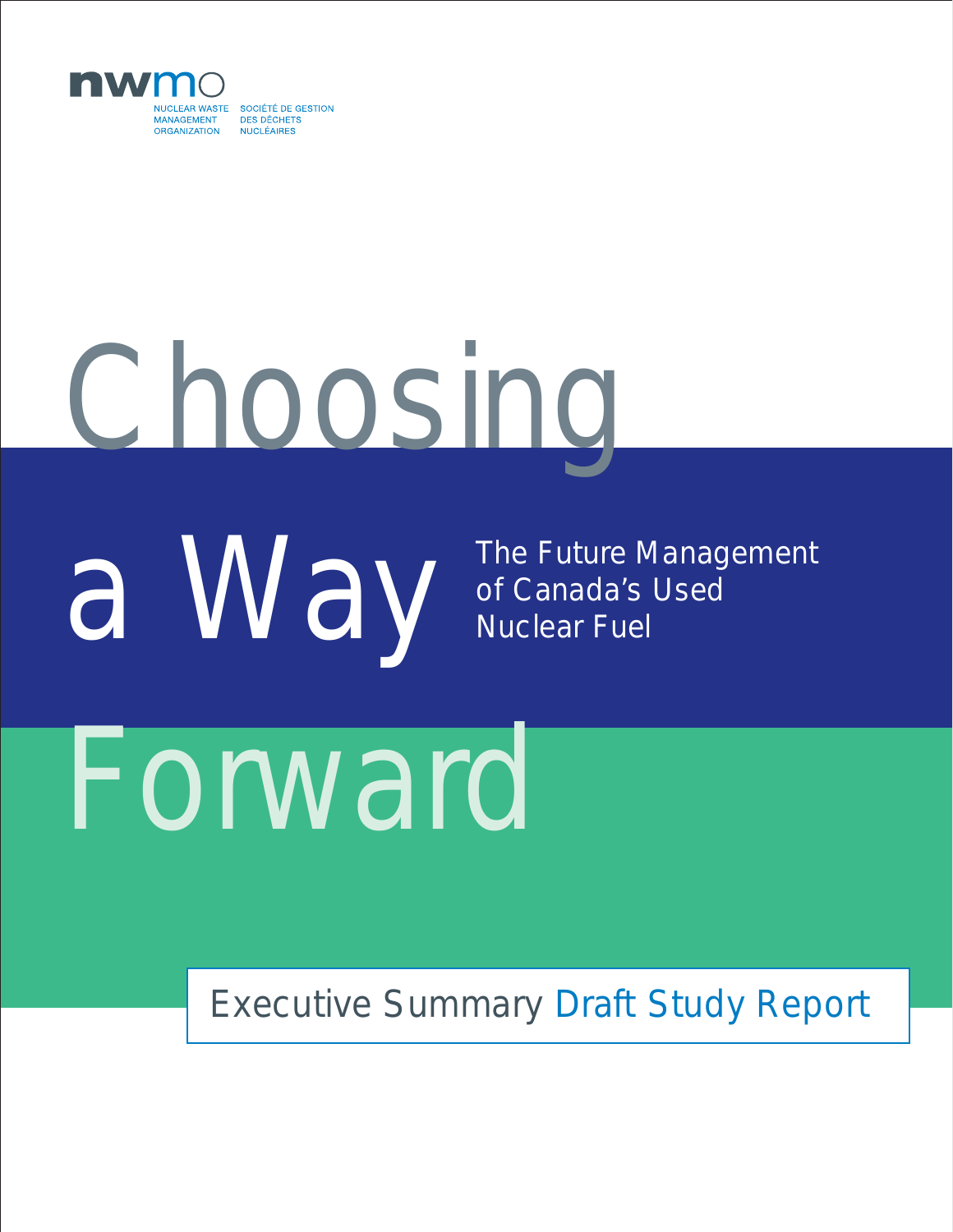#### **I. THE ISSUE - THE CHALLENGE OF TAKING THE LONG VIEW**

For decades Canadians have been using electricity generated by nuclear power reactors. Ontario has 20 reactors at three generating stations. New Brunswick and Québec each have one reactor for electricity generation.

All of the used nuclear fuel from these reactors is safely stored on an interim basis at licensed facilities at the reactor sites. Very small amounts of used fuel are also produced at research facilities throughout Canada. How this used fuel is managed over the long term is the purpose of the NWMO study.

Canada. How this used fuel is managed over the<br>
long term is the purpose of the NWMO study.<br>
A significant and unique feature of this issue is the COLLABORATION WITH CANADIANS<br>
time dimension. When used fuel is removed fro A significant and unique feature of this issue is the time dimension. When used fuel is removed from a nuclear reactor it is highly radioactive and requires proper shielding and careful handling to protect humans and the environment. Although the radioactivity decreases with time, used fuel remains a potential health, safety and security hazard for a very long period, likely tens of thousands of years or longer.

We are contemplating designing and licensing a system for periods longer than recorded history. And our knowledge is not complete. We do not know what technologies may be available to succeeding generations. Nor do we know what use, if any, there may be for the wastes we have generated. We do not know what the capacity of future generations will be to take an active role in managing this waste. And, although we can predict with some confidence, we do not know with certainty how the technologies we put in place today will perform over this very long period of time.

What does responsible action today look like when the potential risk to society spans so long a period? This question is the launching point for the study.

#### **II. THE NWMO'S MANDATE -**

**FINDING A RESPONSIBLE APPROACH** In order to ensure that Canada proceeds with the implementation of a long-term management approach for used nuclear fuel in a timely and appropriate way, the Government of Canada passed the *Nuclear Fuel Waste Act (NFWA)* in 2002. The legislation required nuclear energy corporations to establish the Nuclear Waste Management Organization (NWMO) to study the options available and to recommend a long-term management approach.

The legislation requires the NWMO to study, at a minimum, approaches based on three methods: deep geological disposal in the Canadian Shield; centralized storage, above or below ground; and storage at nuclear reactor sites.

This draft report is the third in a series of discussion documents published by the NWMO as part of its dialogue with Canadians. It is being circulated to review and test our ideas with the interested public, including the many people who have collaborated in the study.

#### **III. WHAT WE DID: OUR**

**COLLABORATION WITH CANADIANS** In fulfilling the requirements of the *NFWA*, the NWMO has taken as its mission "to develop collaboratively with Canadians a management approach for the long-term care of Canada's used nuclear fuel that is socially acceptable, technically sound, environmentally responsible and economically feasible."

Canadians expect that the best scientific and technical knowledge will be brought to bear in identifying and understanding the ways in which safety can be assured. However, the decision as to whether safety has been assured to a sufficient degree to warrant implementation is a societal one.

We set aside traditional notions of consultation as they too often result in one-way conversations. We have consistently tried to design processes of dialogue to allow NWMO to listen and learn from citizens and genuinely engage those who are interested in this matter. We have tried to be responsive to a variety of views and perspectives. Over the course of the study, thousands have helped in the search for societal direction and common ground.

The NWMO's study process asked Canadians to identify the values and objectives against which a management approach should be assessed. Then we engaged them in dialogues to actually assess the approaches against those values and objectives. We asked Canadians to provide direction on: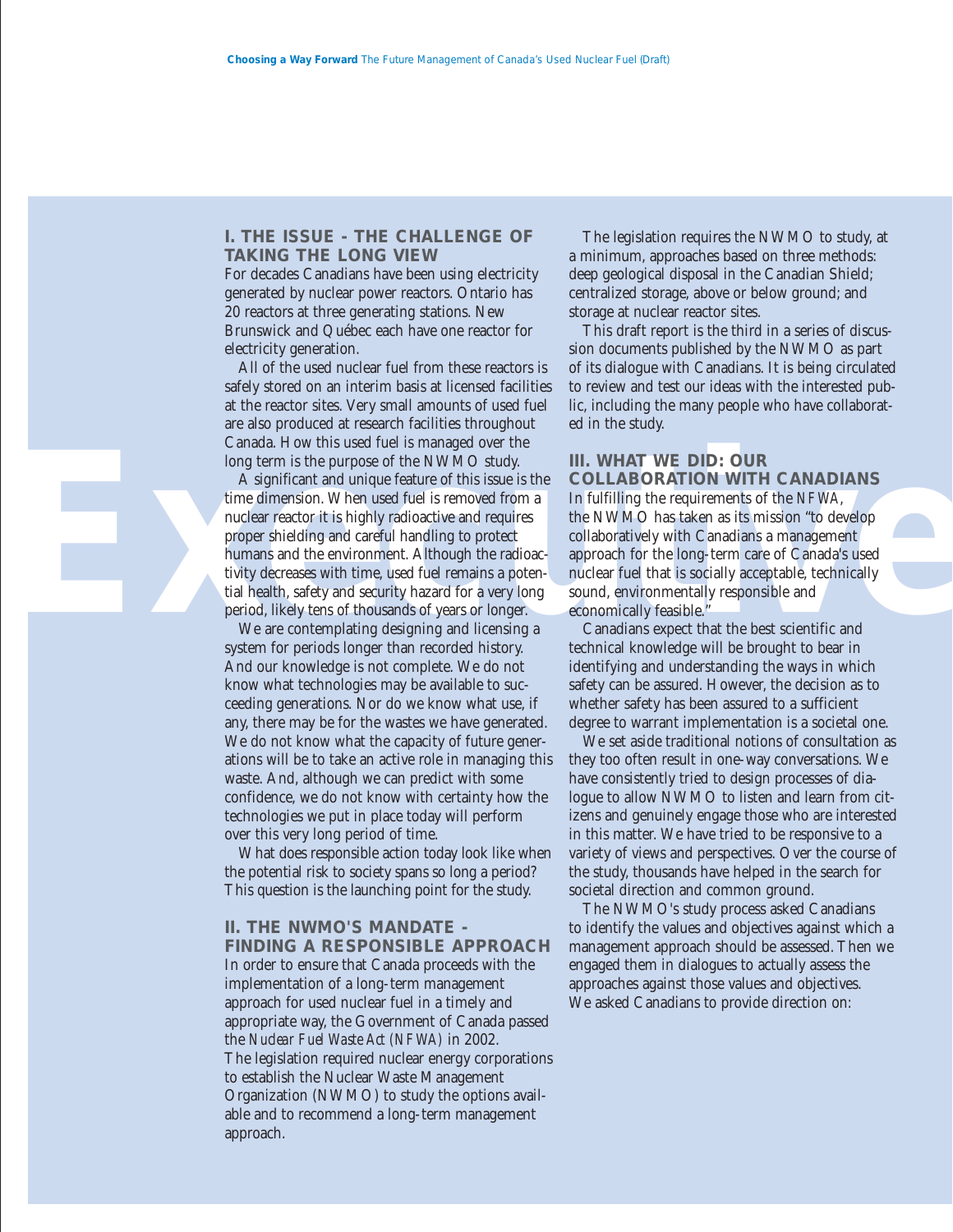- The questions which ought to be asked and answered in the study, and the key issues to be addressed in the assessment of the management approaches;
- The range of technical methods which ought to be considered; and
- The assessment of risks, costs and benefits of each management approach;
- The design of an overarching management structure and implementation plans for each management approach considered in the study.

Sustained engagement with people and communities, whether they welcome, oppose, or seek modifications to our observations and conclusions, has been vital throughout the study.

#### **IV. WHAT WE HEARD: CANADA'S APPROACH NEEDS TO BE SAFE AND FAIR**

The question of what constitutes 'responsible action' in the long-term management of used nuclear fuel has been central to the complex and, at times, impassioned discussion we have had with Aboriginal Peoples, the public and knowledge experts.

As required by the *Nuclear Fuel Waste Act*, we have undertaken a comparison of the benefits, risks and costs of each management approach with those of the other approaches. The framework for this comparison emerged from the dialogue with citizens. People told us:

- First and foremost, the approach needs to be safe and secure to people, the environment, communities and workers.
- And, as much as possible, the approach must be fair to both the current generation (and across regions, people and cultures) and to future generations.

Further, people told us that any management approach for Canada should allow us to assume responsibility now for dealing with the waste that has been created while at the same time, preserve the ability of future generations to do what they see as being in their best interests.

#### **V. OUR ASSESSMENT: THE ADVANTAGES AND LIMITATIONS OF THE MANDATED APPROACHES**

Our assessments have confirmed that there is reason to be confident that all three technical methods or concepts specified in the *NFWA* are technically credible and could be designed to be safe for the near term. Furthermore, our regulatory regime would demand such "proof of concept" before licensing.

That said, our analysis suggests that:

- Taken individually, no single management approach specified in the *NFWA* perfectly addresses all of the values and objectives which citizens said are important.
- Each of the three approaches has distinct advantages and limitations.

The storage options, Storage at Nuclear Reactor Sites and Centralized Storage, are expected to perform well over the near term (at least within the next 175 years).

However, the existing nuclear reactor sites were not chosen for their suitability as permanent storage locations. Furthermore, communities hosting nuclear reactors have an expectation that the used nuclear fuel will eventually be removed.

**Supplies the public and knowledge experts.** The muclear reactors have an expectation that the used<br>
As required by the *Nuclear Fuel Waste Act*, we<br>
are undertaken a comparison of the benefits, risks<br>
and costs of each ma The NWMO believes that the risks and uncertainties concerning performance of these storage approaches over the very long term are substantial. A key contributing factor is the extent to which long-term storage relies on strong institutions and active management to ensure safe and effective performance. The NWMO expects that these institutions and the capacity for active management will be strong over the foreseeable future, but uncertain over the very long term. The NWMO believes that the type of responsible and prudent approach Canadians expect dictates that we not rely on strong institutions and active management capacity over tens of thousands of years.

> Deep Geological Disposal in the Canadian Shield is judged to perform well in the very long term because of the combination of engineered and natural barriers to isolate the used fuel. However, a key weakness of the approach is its lack of adaptability, which is an important **CONT'D INSIDE >**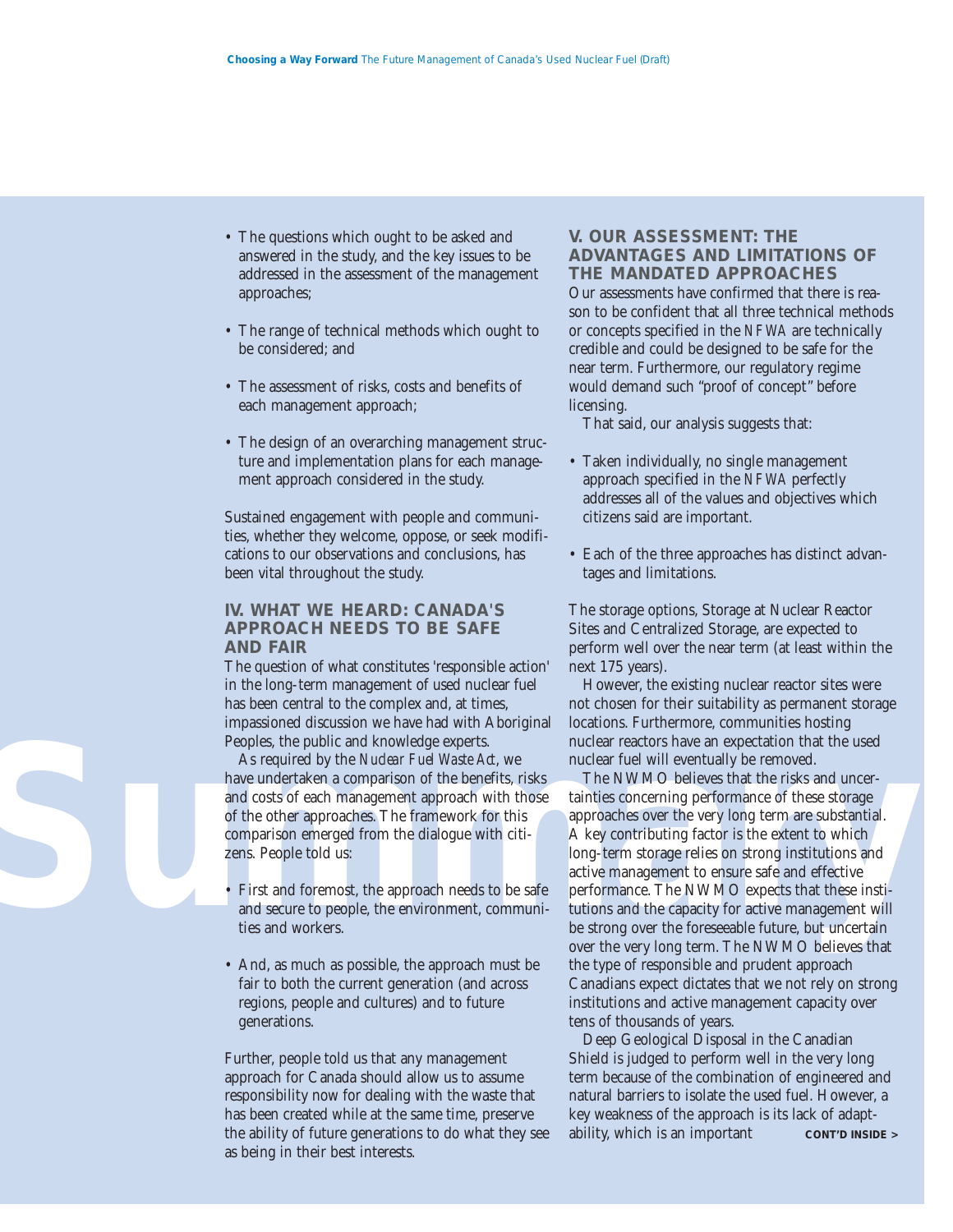**CONT'D >** objective in the minds of citizens. Over the short term, the approach is judged to be less flexible to responding to changing knowledge or circumstances. There is also some uncertainty about how the system will perform over the very long term because we cannot obtain advanced proof of actual performance over thousands of years. Also, Deep Geological Disposal provides comparatively little opportunity for future generations to influence the way in which the used fuel is managed.

#### **VI. OUR PREFERRED APPROACH: AN ADAPTIVE PHASED MANAGEMENT APPROACH**

The insights from our assessments led us to search for an approach that might better meet Canadian objectives than any of the three options taken in isolation.

The Adaptive Phased Management approach has been designed to build upon the advantages of each of the other three approaches studied. Our vision is that Canada will take responsibility for the long-term management of its nuclear fuel waste. Our recommendation proposes a path to achieve that goal through a risk management approach of deliberate stages and periodic decision points.

- It commits this generation of Canadians to take the first steps now to manage the used nuclear fuel we have created;
- It will meet rigorous safety and security standards through its design and process;
- It allows sequential decision-making, providing the flexibility to adapt to experience and societal change;
- It provides genuine choice by taking a financially conservative approach, and by providing for capacity to be transferred from one generation to the next;
- It promotes continuous learning, allowing for improvements in operations and design that would enhance performance and reduce uncertainties;
- It provides a viable, safe and secure long-term storage capability, with the potential for retrievability of waste, which can be exercised until future generations have confidence to close the facility; and

• It is rooted in values and ethics and engages citizens, allowing for societal judgments as to whether there is sufficient certainty to proceed with each following step.

We believe that our approach is both responsive and responsible. It is responsive to what we understand to be the values and expectations of Canadians in providing safe and secure isolation of the waste for the very long term. It has also brought to bear the knowledge, expertise and wisdom of a variety of expert communities to help us understand the choice. We are resolute in our belief that the knowledge we have today is more than adequate to start down this path, yet humble enough to acknowledge that the future will unfold in ways that may redirect the path to our end goal.

#### **VII. ADDITIONAL COMMENT**

Our report would be incomplete if we did not refer to the impassioned arguments we heard about energy policy and the future of nuclear power. From the inception of our study, some participants in our dialogues argued that the assessment of management approaches needs to be undertaken in the context of a broader public policy debate about energy. Nuclear energy as a way of generating power, some argue, needs to be fully assessed in comparison with other ways of generating power.

The NWMO has not examined nor is it making a judgment about the appropriate role of nuclear power generation in Canada. We suggest that those future decisions should be the subject of their own assessment and public process. Used fuel exists today and requires management for the long term. Our study process and evaluation of options was intended neither to promote nor penalize Canada's decisions regarding the future of nuclear power.

#### **VIII. THE DIALOGUE CONTINUES**

There is no single formula or lens through which to approach this public policy challenge. It demands the wisdom of Aboriginal Elders, the expertise of natural and social scientists and engineers, and the informed interest of citizens. With this draft report, the dialogue must continue. We invite your comment upon our proposals and your participation as we refine our report for final submission.

## **Exec**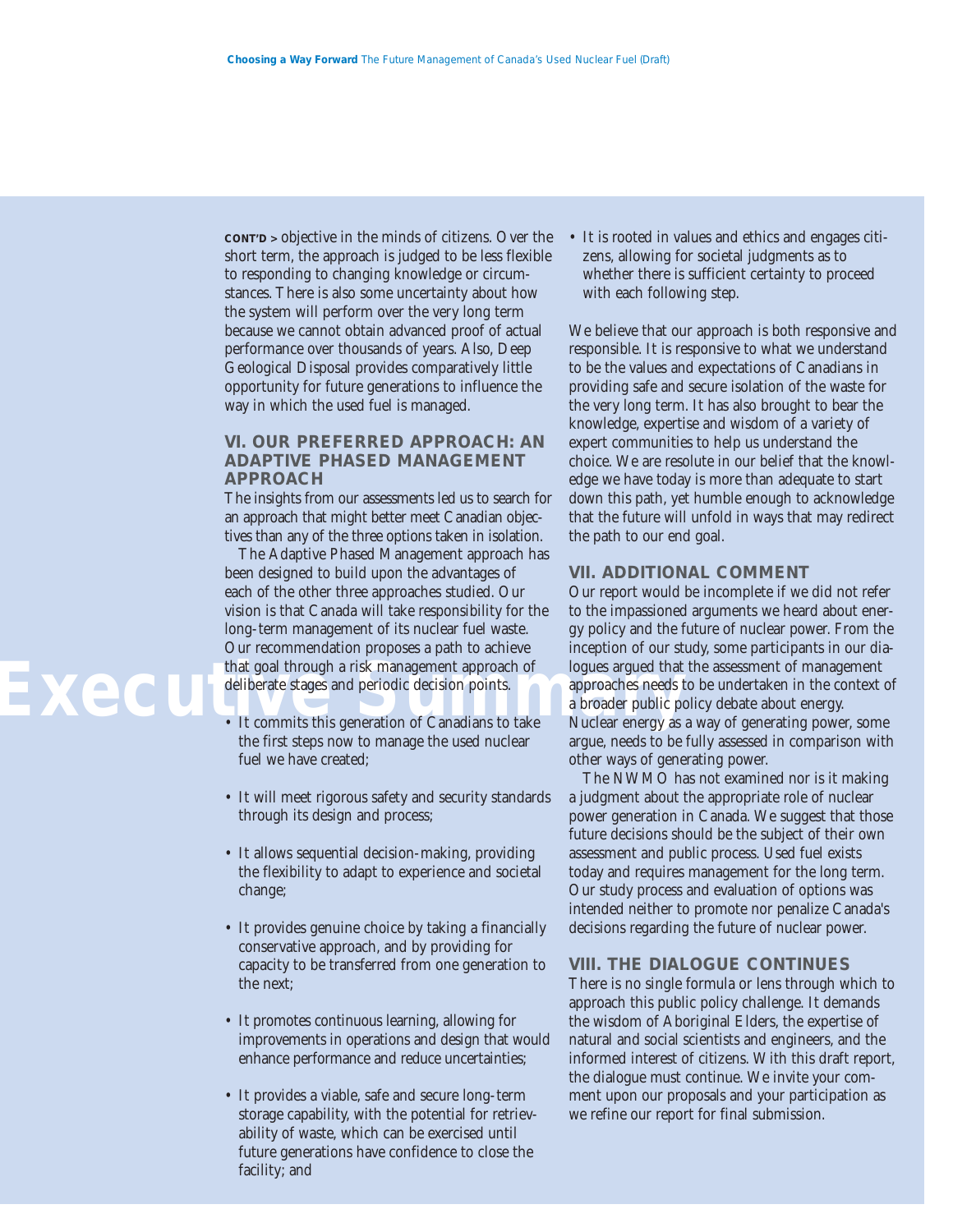#### **OUR RECOMMENDATION**

Our recommendation for the long-term management of used nuclear fuel in Canada has as its primary objectives safety - the protection of humans and the environment - and fairness to this and future generations.

Therefore we recommend to the Government of Canada Adaptive Phased Management, a risk management approach with the following characteristics:

- Centralized containment and isolation of the used fuel in a deep geologic repository in suitable rock formations, such as the crystalline rock of the Canadian Shield or Ordovician sedimentary rock;
- Flexibility in the pace and manner of implementation through a phased decision-making process, supported by a program of continuous learning, research and development;
- Provision for an interim step in the implementation process in the form of shallow underground storage of used fuel at the central site, prior to final placement in a deep repository;
- Continuous monitoring of the used fuel to support data collection and confirmation of the safety and performance of the repository; and
- Potential for retrievability of the used fuel for an extended period, until such time as a future society makes a determination on the final closure, and the appropriate form and duration of postclosure monitoring.

## **Be Involved**

NWMO invites all interested individuals and organizations to get involved. Your views deserve to be heard.

Make a submission or share your comments with other interested Canadians and make your views known by August 31, 2005, at our website, www.nwmo.ca.

**Review our public engagement plans, discussion documents, reports and research, which are available on our website at www.nwmo.ca.**

The Nuclear Waste Management Organization will implement this comprehensive approach, in compliance with the *Nuclear Fuel Waste Act (NFWA)* of 2002, and will:

- Meet or exceed all applicable regulatory standards and requirements for protecting the health, safety and security of humans and the environment;
- Provide financial surety through funding by the nuclear energy corporations (currently Ontario Power Generation Inc., Hydro-Québec and NB Power Nuclear) and Atomic Energy of Canada Limited, according to a financial formula as required by the *NFWA*;
- Seek a willing community to host the central facilities. The site must meet the scientific and technical criteria chosen to ensure that multiple engineered and natural barriers will protect human beings, other life forms and the biosphere. Implementation of the approach will respect the social, cultural and economic aspirations of the affected communities;
- Focus site selection for the facilities on those<br>
Continuous monitoring of the used fuel to<br>
safety and performance of the repository; and<br>
Sustain the engagement of people and<br>
Sustain the engagement of people and<br>
Sustai • Focus site selection for the facilities on those provinces that are directly involved in the nuclear fuel cycle;
	- Sustain the engagement of people and communities thoughout the phased process of decision and implementation; and
	- Be responsive to advances in technology, natural and social science research, Traditional Aboriginal Knowledge, and societal values and expectations.

#### **Or contact us at:**

**Nuclear Waste Management Organization 49 Jackes Avenue Toronto, Ontario Canada M4T 1E2 Telephone: 416.934.9814 or toll-free at 1.866.249.6966**

Our final report and recommendations must be submitted to the Minister of Natural Resources Canada by November 15, 2005.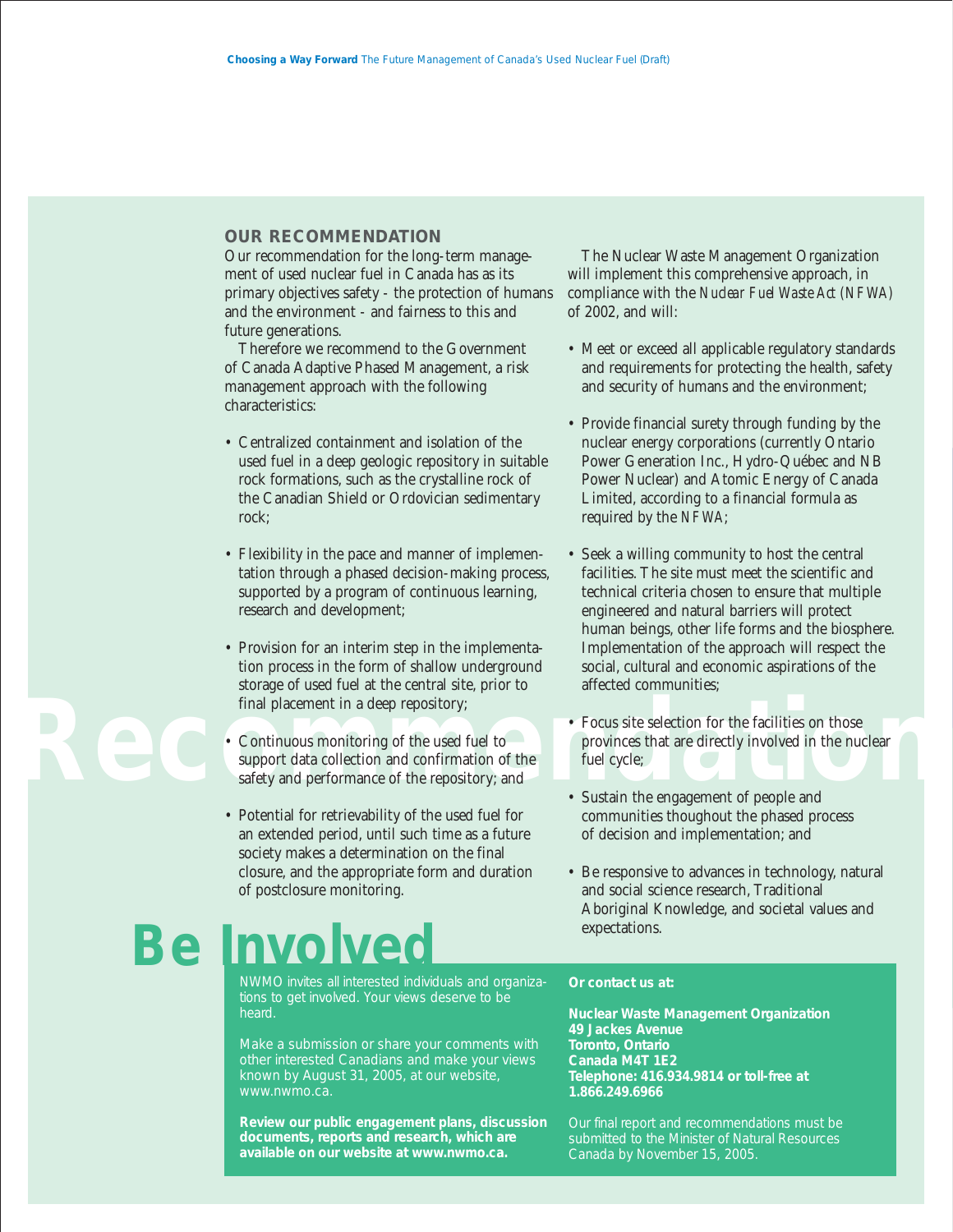

#### **Adaptive Phased Management Approach - Illustrative Timeline**



**YEAR 1 YEAR 10 YEAR 20**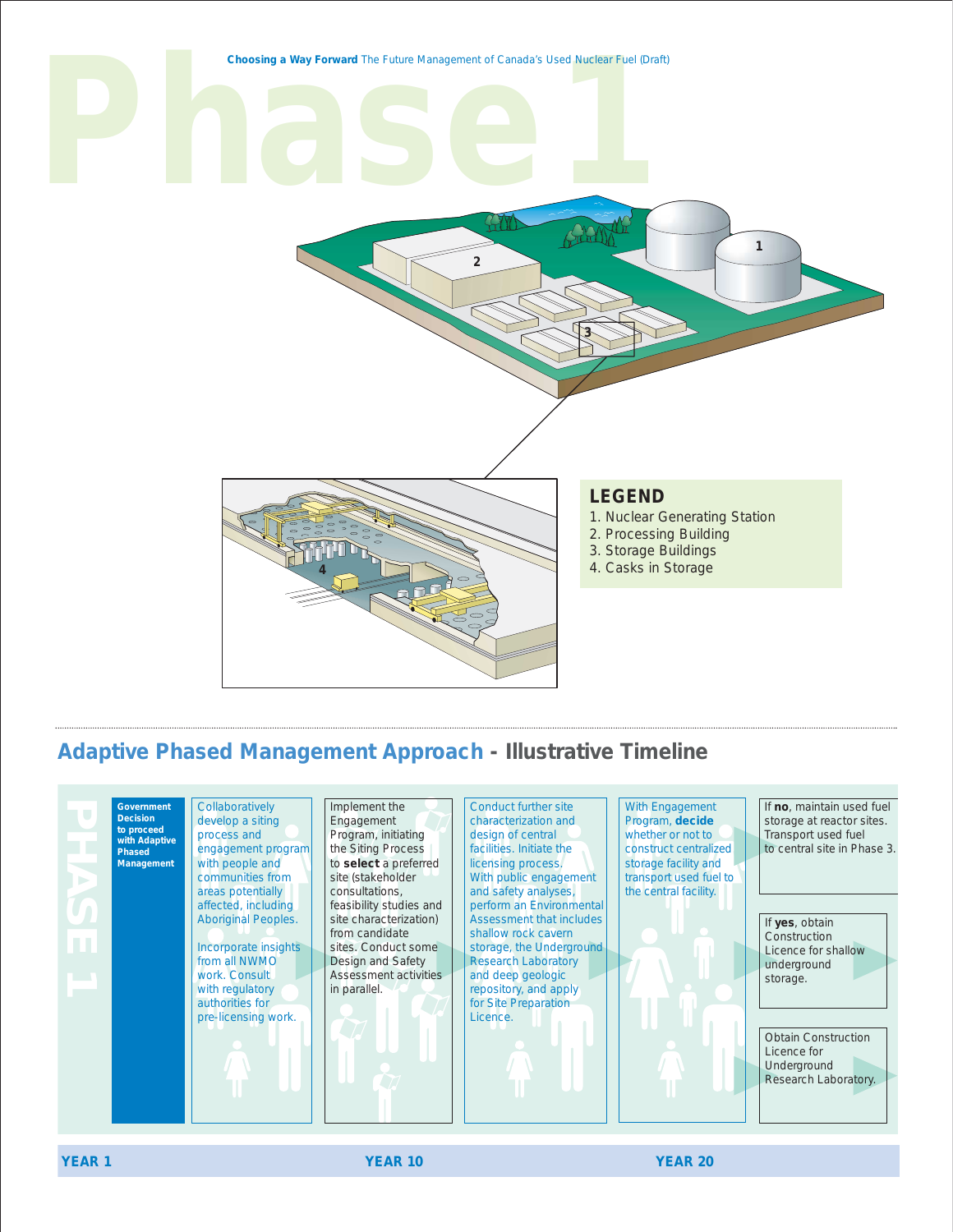**Phase2 Choosing a Way Forward** The Future Management of Canada's Used Nuclear Fuel (Draft) **1 2 3 4 5 6 7 LEGEND**  1. Processing Building 2. Access Ramps 3. Shallow Rock Cavern 4. Casks in Cavern 5. Component Test Facility 6. Service Shaft 7. Ventilation Shaft



**YEAR 30 YEAR 50**